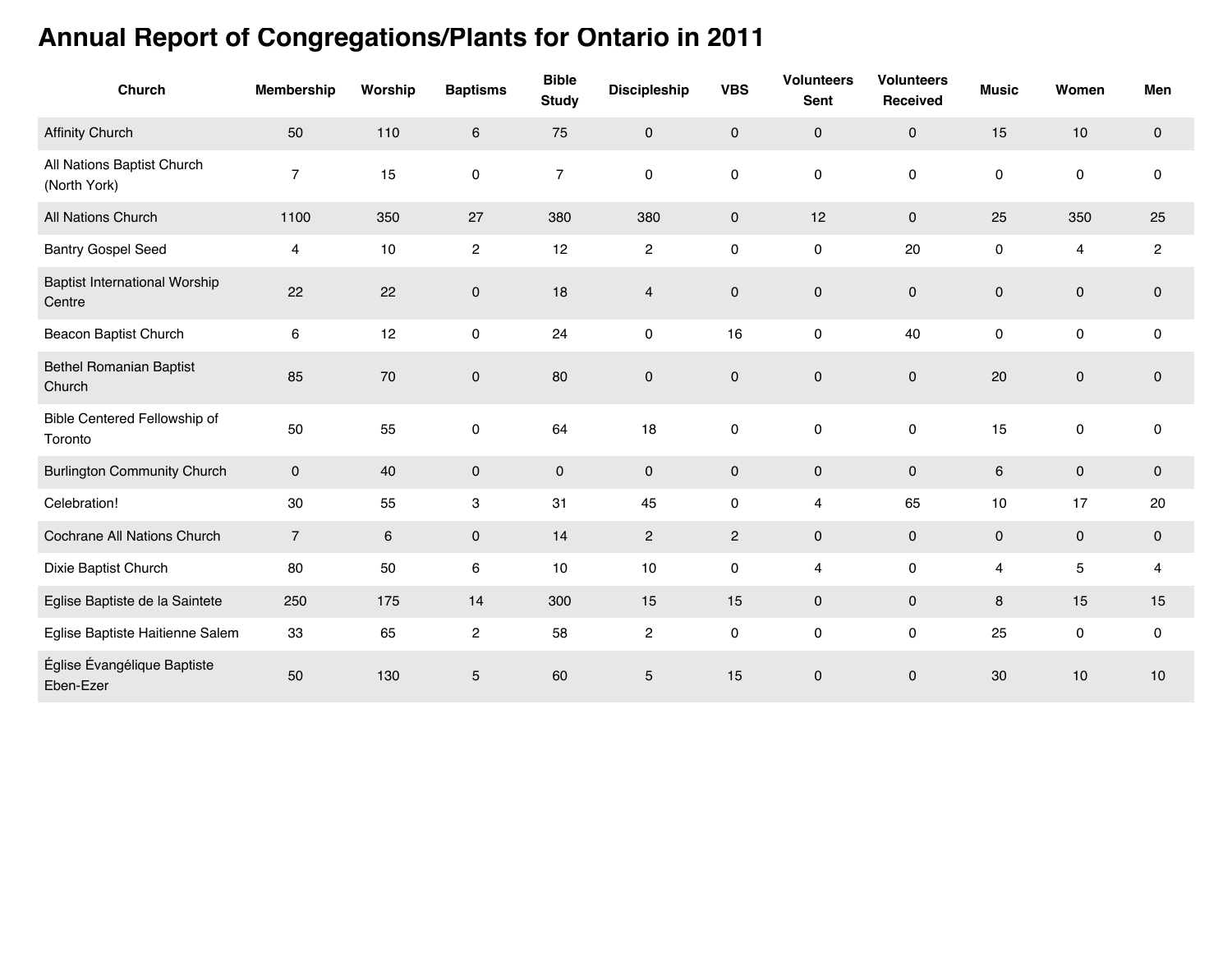## **Annual Report of Congregations/Plants for Ontario in 2011 (cont.)**

| Church                                                | <b>Membership</b>   | Worship        | <b>Baptisms</b>     | <b>Bible</b><br><b>Study</b> | <b>Discipleship</b> | <b>VBS</b>          | <b>Volunteers</b><br>Sent | <b>Volunteers</b><br>Received | <b>Music</b>        | Women          | Men          |
|-------------------------------------------------------|---------------------|----------------|---------------------|------------------------------|---------------------|---------------------|---------------------------|-------------------------------|---------------------|----------------|--------------|
| <b>Emmanuel Baptist Church</b>                        | 78                  | 85             | 8                   | 55                           | 22                  | 18                  | $\pmb{0}$                 | $\pmb{0}$                     | 8                   | 20             | 15           |
| Good News Baptist Church                              | $\mathsf{O}\xspace$ | 30             | $\mathbf 0$         | 20                           | $\pmb{0}$           | $\mathsf{O}\xspace$ | $\pmb{0}$                 | $\pmb{0}$                     | $\mathsf{O}\xspace$ | $\mathbf{1}$   | $\mathbf 0$  |
| Grace Baptist Church<br>(Mississauga)                 | 59                  | 40             | $\overline{c}$      | 24                           | 16                  | 0                   | $\sqrt{2}$                | $\pmb{0}$                     | 9                   | 4              | $\pmb{0}$    |
| <b>Grassy Narrows First Nations</b><br>Church         | 40                  | 30             | $\pmb{0}$           | $\pmb{0}$                    | $\sqrt{2}$          | 50                  | $\pmb{0}$                 | $\pmb{0}$                     | $\overline{1}$      | $\mathbf{1}$   | $\mathbf{1}$ |
| Greek Gospel Church of<br>Toronto                     | 54                  | 100            | $\mathbf{2}$        | 70                           | 3                   | $\pmb{0}$           | $\pmb{0}$                 | $\pmb{0}$                     | 6                   | 20             | $\mathbf 0$  |
| Hamilton Bikers' Church                               | 18                  | $\,8\,$        | $\mathsf{O}\xspace$ | $\mathbf{0}$                 | $\pmb{0}$           | $\mathsf{O}\xspace$ | $\pmb{0}$                 | $\mathbf 0$                   | 0                   | $\pmb{0}$      | $\pmb{0}$    |
| <b>Hamilton Fellowships</b>                           | $\overline{2}$      | 8              | 0                   | 0                            | 8                   | 0                   | 8                         | 25                            | 0                   | $\mathbf 0$    | 0            |
| Iglesia Bautista Betel                                | 50                  | 70             | $\mathbf{1}$        | 65                           | 25                  | 20                  | $\pmb{0}$                 | $\pmb{0}$                     | $\overline{7}$      | $\pmb{0}$      | $\mathbf 0$  |
| Iglesia Bautista Getsemani                            | 12                  | $\overline{7}$ | 0                   | $\overline{7}$               | $\pmb{0}$           | 0                   | $\pmb{0}$                 | $\pmb{0}$                     | 0                   | 0              | $\pmb{0}$    |
| Kingdom Harvest Missional<br>Church                   | 16                  | 16             | $\overline{2}$      | 19                           | $\mathbf{2}$        | $\mathbf 0$         | $\mathbf{2}$              | 13                            | 0                   | $\pmb{0}$      | $\mathbf 0$  |
| Kwang Myoung Baptist Church                           | 40                  | 30             | 0                   | 17                           | $\pmb{0}$           | 0                   | $\pmb{0}$                 | 0                             | 10                  | $\mathsf 0$    | $\pmb{0}$    |
| Mississauga Southern Chinese<br><b>Baptist Church</b> | 17                  | 24             | $\mathbf 0$         | 22                           | $\mathbf{1}$        | $\pmb{0}$           | $\mathbf{1}$              | $\pmb{0}$                     | $\mathbf{1}$        | $\mathbf{1}$   | $\mathbf{1}$ |
| Mosaic Church                                         | 22                  | 22             | 0                   | 14                           | 14                  | 0                   | $\pmb{0}$                 | $\pmb{0}$                     | 6                   | $\overline{7}$ | 6            |
| Oakville Christian Fellowship                         | 36                  | 34             | $\mathbf 0$         | 25                           | 6                   | 5                   | $\mathbf 0$               | $\mathbf 0$                   | 0                   | $\mathbf 0$    | $\mathbf 0$  |
| Oasis Church                                          | 12                  | 36             | $\pmb{0}$           | 25                           | 36                  | 135                 | 15                        | 70                            | 0                   | 0              | $\pmb{0}$    |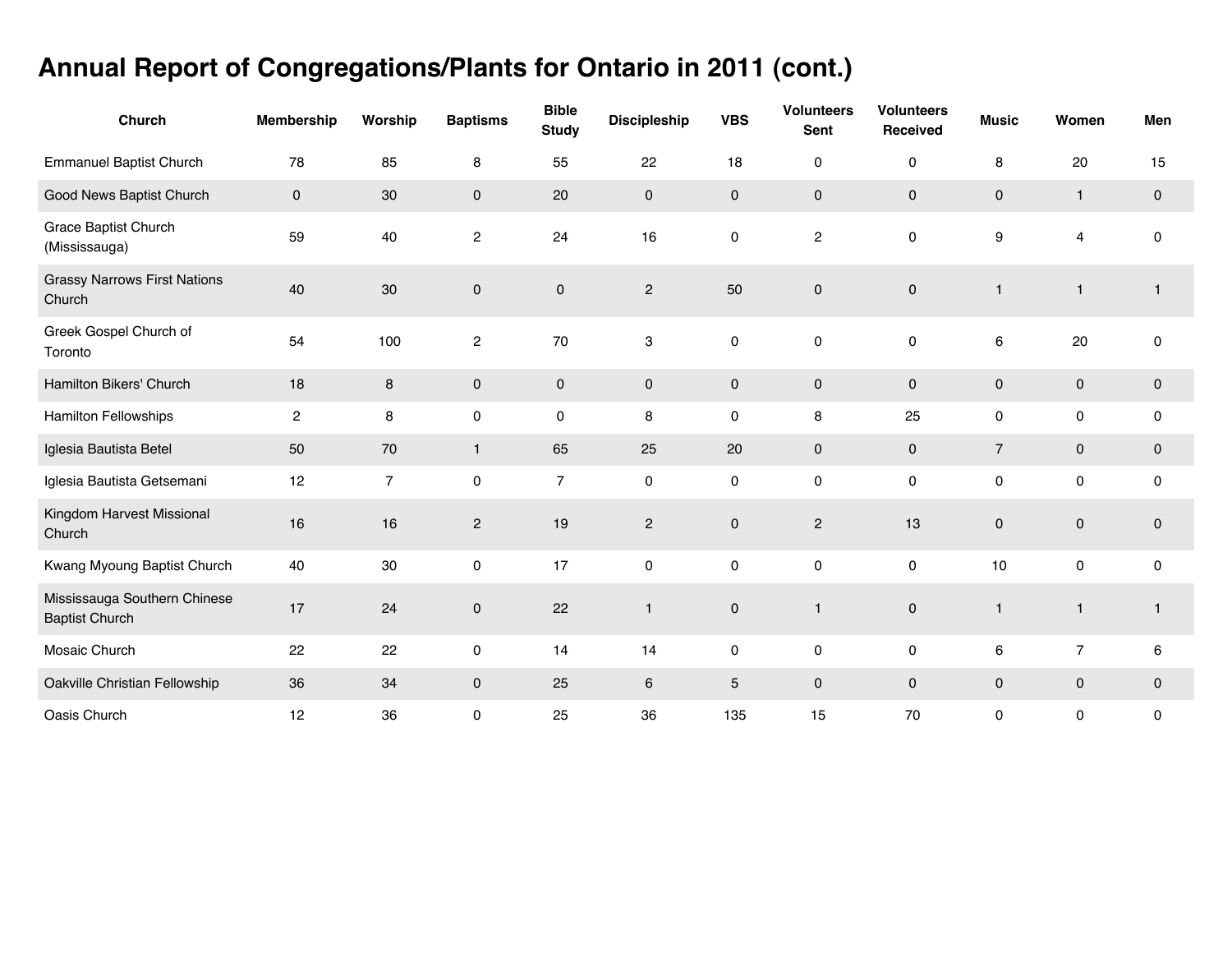## **Annual Report of Congregations/Plants for Ontario in 2011 (cont.)**

| <b>Church</b>                                | <b>Membership</b> | Worship        | <b>Baptisms</b>     | <b>Bible</b><br><b>Study</b> | <b>Discipleship</b> | <b>VBS</b>  | <b>Volunteers</b><br>Sent | <b>Volunteers</b><br><b>Received</b> | <b>Music</b>   | Women          | Men         |
|----------------------------------------------|-------------------|----------------|---------------------|------------------------------|---------------------|-------------|---------------------------|--------------------------------------|----------------|----------------|-------------|
| Ohr L'Goyim Messianic<br>Congregation        | $\pmb{0}$         | $\overline{5}$ | $\mathbf 0$         | $\mathbf{0}$                 | 0                   | $\mathbf 0$ | 0                         | $\mathbf 0$                          | $\mathbf 0$    | $\mathbf 0$    | $\mathbf 0$ |
| Polish Christian Church                      | 0                 | 15             | 3                   | 12                           | 0                   | 0           | $\pmb{0}$                 | 0                                    | 3              | $\pmb{0}$      | $\pmb{0}$   |
| Rendezvous - Midtown                         | $\overline{4}$    | 10             | $\mathsf{O}\xspace$ | $\overline{4}$               | $\overline{c}$      | $\mathbf 0$ | 11                        | $\overline{5}$                       | $\mathbf 0$    | $\pmb{0}$      | $\mathbf 0$ |
| Resting Day Celebration                      | 15                | 35             | $\mathsf{O}\xspace$ | 28                           | 10                  | 0           | $\pmb{0}$                 | $\pmb{0}$                            | 10             | $\overline{7}$ | 9           |
| <b>Ridgecrest Southern Baptist</b><br>Church | 50                | 50             | $\mathsf{O}\xspace$ | 25                           | $\mathsf 0$         | $\mathbf 0$ | $\pmb{0}$                 | $\mathbf 0$                          | $\pmb{0}$      | $\pmb{0}$      | $\pmb{0}$   |
| Seneca Christian Fellowship                  | 15                | 15             | 0                   | 15                           | 10                  | $\mathbf 0$ | $\mathbf 0$               | $\mathbf 0$                          | 0              | $\mathbf 0$    | $\mathbf 0$ |
| Sequoia Community Church                     | 107               | 245            | 12                  | 205                          | 65                  | $\mathbf 0$ | 91                        | $\mathbf 0$                          | 20             | 30             | 20          |
| Shine Chinese Baptist Church                 | 15                | 25             | $\mathsf{O}\xspace$ | 15                           | 10                  | 0           | $\pmb{0}$                 | 0                                    | $\mathsf{O}$   | $\pmb{0}$      | $\pmb{0}$   |
| The Journey Church                           | 16                | 12             | $\mathbf 0$         | 25                           | $\pmb{0}$           | $\mathbf 0$ | $\pmb{0}$                 | $\mathbf 0$                          | $\mathbf 0$    | $\mathbf 0$    | $\mathbf 0$ |
| The Sanctuary                                | 70                | 130            | 10                  | 100                          | 50                  | 37          | 62                        | 15                                   | 40             | 30             | 35          |
| The Sanctuary (Burlington)                   | 22                | 25             | $\mathbf 0$         | 6                            | 0                   | $\mathbf 0$ | $\mathbf 0$               | $\mathbf 0$                          | $\overline{4}$ | $\pmb{0}$      | $\mathbf 0$ |
| The Sanctuary (Kerr Village)                 | 0                 | 40             | $\mathbf{1}$        | 15                           | 0                   | 0           | $\overline{c}$            | $\mathbf 0$                          | 0              | $\mathbf 0$    | 0           |
| The Sanctuary (Milton)                       | 43                | 85             | $\overline{4}$      | 46                           | 5                   | $\mathbf 0$ | 14                        | 60                                   | $\overline{7}$ | 8              | 8           |
| The Sanctuary (Mississauga)                  | 70                | 55             | $\mathsf{O}\xspace$ | 20                           | 40                  | 125         | 35                        | 40                                   | 12             | $\pmb{0}$      | $\mathbf 0$ |
| The Sanctuary (Pickering)                    | 25                | 65             | $\pmb{0}$           | 43                           | $\overline{c}$      | $\mathbf 0$ | $\pmb{0}$                 | $\mathbf 0$                          | 8              | 6              | 5           |